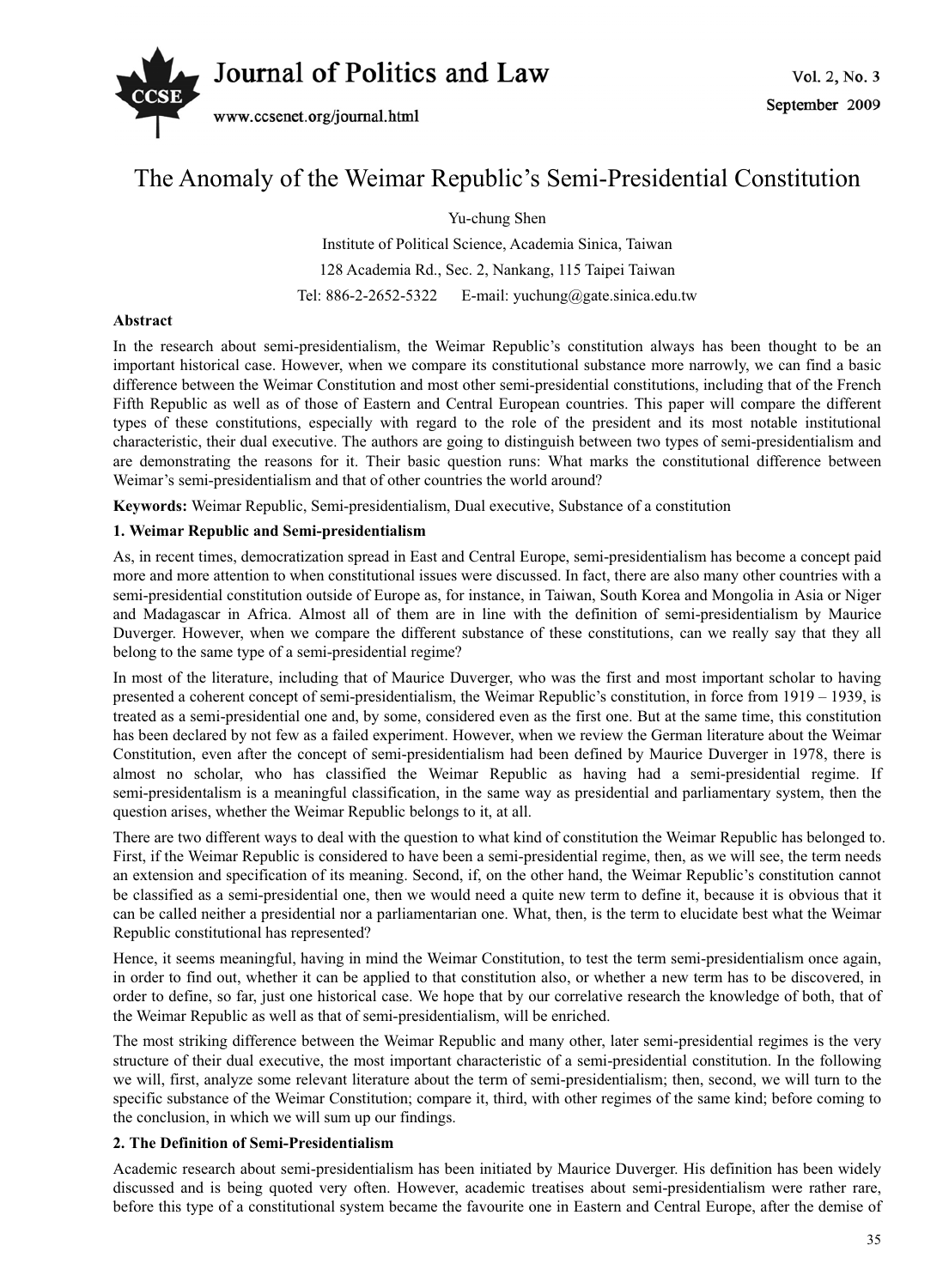the Soviet Union. And even now they are sparse. Moreover, its research mostly follows Duverger's trail. There exist, up to now, very little systematic studies about this form of government (Elgie, 2007:1). The research about the term can be roughly classified by turning to three scholars.

According to the definition of Duverger, a political regime can be considered to be a semi-presidential one, if it combines three elements (Duverger, 1980: 166):

The president of the republic is elected by universal suffrage;

He possesses quite considerable political powers; and

Beside him, there exist a prime minister and ministers, who possess also executive and governmental power but depend on the support of a parliament's majority.

Duverger's definition is adopted by almost all scholars. However, among them there are two, who altered the wording of Duverger's definition and the application of his concept. The one is Giovanni Sartori, who has argued that a political system would be a semi-presidential one, if it would have five characteristics (Sartori, 1997: 131).

The head of state (the president) is elected by popular vote (directly or indirectly) for a fixed term of office.

The head of state shares the executive power with a prime minister, thus founding a dual authority structure whose three defining criteria are:

The president is independent from parliament, but is not entitled to govern himself alone or directly and therefore his will must be conveyed and processed via his government.

Conversely, the prime minister and his cabinet are president-independent in that they are parliament-dependent: they are subject to either parliamentary confidence or no-confidence, and in either case need the full support of a parliamentary majority.

The dual authority structure of semi-presidentialism allows for different balances and also for shifting prevalence of power within the executive, under the strict condition that the 'autonomy potential' of each component unit of the executive does subsist.

Satori's definition is more detailed than Duverger's, especially with regard to the power sharing between the president and the prime minister. Basically Satori's definition can be considered as being an evolution, based on Duverger's definition. On the other hand, Robert Elgie has tried to eliminate the confusion due to the somewhat mysterious powers of the president by having proposed the following definition (Elgie, 2007: 6):

Semi-presidentialism is where a popularly elected fixed-term president exists alongside a prime minister and a cabinet, who are responsible to the legislature. (Note 2)

Elgie's definition excludes all references to the specific powers of presidents and prime ministers from his definition of a semi-presidential regime. He wants to leave the bewilderment about the kind and dimension of the presidential power to the "real world". Indeed, on the basis of his definition one needs only to read the constitution of a country in order to know whether it is or is not a semi-presidential one (Elgie, 2007: 6). However, if we are going to compare these countries more in detail, then it proves that his definition is encompassing all the countries, irrespectively if they have powerful or powerless presidents. But just that, the determination of the president's power vis-à-vis the prime minister's power, is the crunch point of a semi-presidential regime. All depends, if they are willing to cooperate and thereby to work together in the interest of their country; or if they are inclined to fight against each other and thereby harm the interest of their country. And there is, not to forget, still another point to have in mind: Can that regime still claim to be a semi-presidential one, in which the president and the prime minister share the executive power, but in which the constitution rules that they exercise them at different times? To this special case we will turn now.

### **3. The Substance of the Weimar Constitution**

Normally a new constitution is made in times of crisis, and, thus, it is regarded as a prescription. The Weimar Constitution, being no exception from this rule, was made at a time of domestic revolt and foreign threat. According to the objective background of Germany at the end of the First World War, a parliamentary democracy was the only choice that would be accepted by the Allies (Note 3) as well as was favored by the then setting the trend German parties. Domestically, a social and democratic revolution had shaken the country. After a short period of civil war, a parliamentary democratic republic was established by the cooperation of the Social Democratic Party (SPD) and the high military command. (Note 4) Under these circumstances a powerful president was thought necessary by the great majority of the then active politicians, in order to manage the dangerous predicaments concerning the domestic and international affairs of the new republic (Mauersberg, 1991: 73-76). On the other hand it was the strong believe of the new constitution's drafter, Hugo Preuß, (Note 5) that a new constitution should be designed as a mixed form between a parliamentary system like the French Third Republic and a presidential system like that in the United States.

The Constitution of the new republic was drafted and adopted on 31 July 1919 by a vote of 262 to 75 in the city of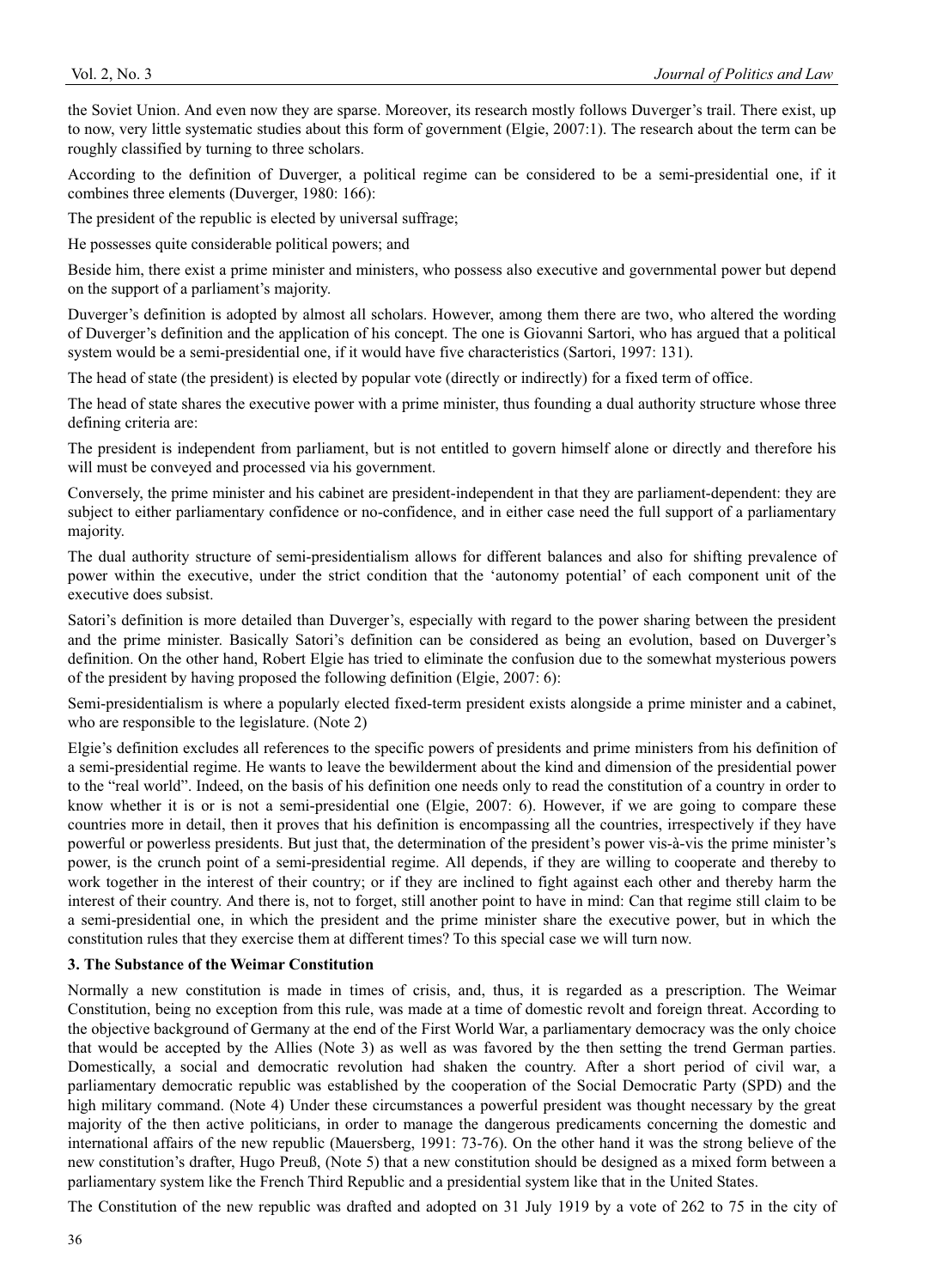Weimar, Thuringia, about three hund(e)red kilometers south of Berlin, because the German capital at that time had been a revolutionary trouble spot. (Note 6) That is the reason, why the new republic and its constitution colloquially was called the Weimar Republic and the Weimar Constitution. The Constitution was divided into two parts: into the composition and task of the newly established political institutions and into the basic power and task of the German people. Let us discuss here the structure of the government, especially the relationship between the president (Reichspräsident), the parliament (Reichstag) and the chancellor (Reichskanzler).

## *3.1 The Reichpräsident*

Constitutionally the president of the Weimar Republic was not only the head of state, but also a political leader, a moderator of legislative and executive power, and a defender of the constitution. But he played these roles on different occasions at different times. He was elected directly by the people to be a representative of the whole nation, and thus played a role independent of parliament. According to art. 41 and 43, the president was chosen by a general popular vote for a term of seven years. (Note 7) But according to the philosophy of the Weimar Constitution, the president played his role as a reserved political leader in reserve, when political quarrels and crises paralyzed the parliamentary track of governing. The intention of Hugo Preuß was that the president, as the representative of the people, in such an occasion should be able to intervene, in order to prevent parliamentary absolutism and to enable government's decision making. Let us turn now to the designing principle of the president's main powers.

By the Weimar Constitution, the president was equipped with many important political powers. In this respect, one of his most disputed powers was art. 48. By it he got, under specific circumstance, dictatorial power. Hugo Preuß and others were quite explicit in desiring such emergency powers for the chief executive, in order to supplement or even supersede the ordinary legislative regulation in matters of national concern (Friedrich, 1933: 197). Art. 48 gave the president the authority to rule for a limited period without recourse to the parliament in the event of major disruption or threat to public safety and order (Heiber, 1993: 32). The text of art. 48 reads as follows:

If a Land (a member of the federal state) fails to fulfill the duties incumbent upon it according to the Constitution or the laws of the Reich, the president can force it to do so with the help of the armed forces.

The president may, if the public safety and order in the German Reich are considerably disturbed or endangered, take such measures as are necessary to restore public safety and order. If necessary he may intervene with the help of the armed forces. For this purpose he may temporarily suspend, either partially or wholly, the Fundamental Rights established in Art. 114, 115, 117, 118, 123, 124 and 153.

The president shall inform the Reichstag without delay of all measures taken under Paragraph 1 or Paragraph 2 of this Article. On demand by the Reichstag the measures shall be repealed.

In case of imminent danger the government of any Land may take preliminary measures of the nature described in Paragraph 2 for its own territory. The measures are to be revoked upon the demand of the President or the Reichstag.

Details will be regulated by a Reich law. (Note 8)

With reference to this article, the president could not only decree administrative orders without majority support of the Reichstag, but he could suspend also some of the human rights guaranteed by the constitution. He could even exercise this power with the help of the armed forces. In fact, this article can be looked at as a mirror. It reflected the stability and instability of the Weimar Republic: In the beginning of the Republic, from 1919 to 1925, art. 48 was exercised 136 times. During the stable days of the Republic, from 1925 to 1930, this article was exercised only nine times. Finally, during the last years of the Republic, from 1930 to 1932, it was exercised 109 times (Gusy, 1991: 50-51). Acting on behalf of art. 48 the assemblage days of the Reichstag decreased, while the laws not legislated by the Reichstag increased. Indeed, in a state of emergency the Reichspräsident was constitutionally enabled to act according to his own will, hampered by nothing.

However, there existed also strong restrictions in applying this article. Firstly, this article could be exercised only in the event of a major disruption or threat to public safety and order, i.e. in a state of ermergency. Secondly, the president could suspend only part of the human rights for a certain period of time, but was not allowed to enact laws which would change the basic essence of the constitution, i.e. he could change neither the framework of the constitution nor the system of the state (Gusy, 1991: 70). Finally, the Reichstag could demand the president to stop the measures which he had taken. This meant that the Reichstag could keep balance and maintain equilibrium between legislative and executive power, whenever it was able and willing to do so. Later, art. 48 has been regarded as the origin of dictatorship, because Hitler succeeded in making the state of emergency permanent by a vote of the Reichstag (Sellin, 1994: 88).

The relationship between the Reichspräsident and the Reichstag is also a remarkable characteristic of semi-presidentialism. According to art. 25, the President was endowed with the power to curb the Reichstag. He could dissolve the Reichstag without being demanded to do so by the Chancellor or by other provisos. Obviously Hugo Preuß had hoped that a President endowed with such a power could avoid absolute parliamentarianism, like that which had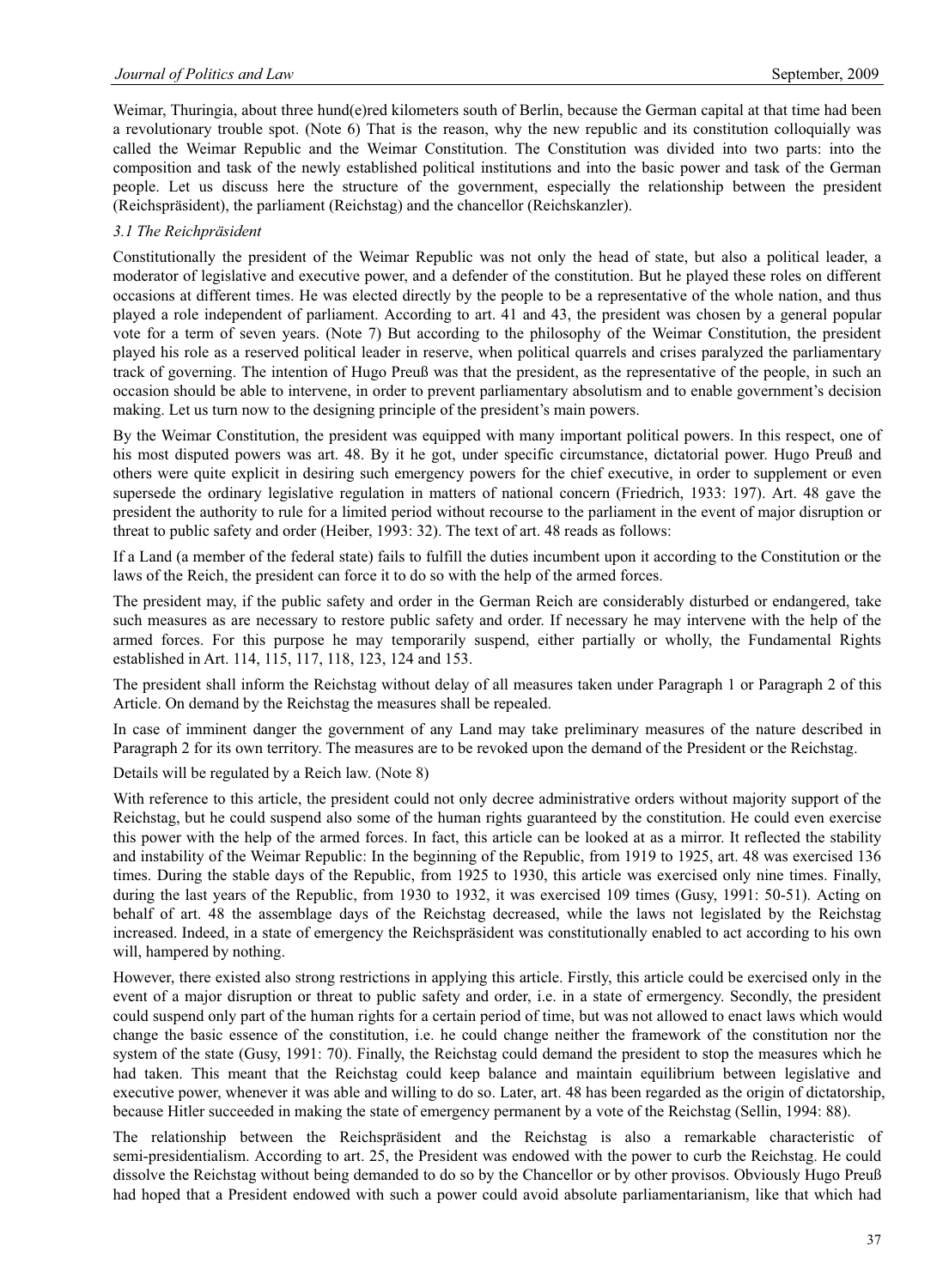existed before 1914 in France (Rödder, 1999: 14; Mauersberg, 1991: 73). This is also the biggest difference between the constitutions of America and France compared with that of the Weimar Constitution (Nolte, 2006: 68). That meant that the President could also be a moderator, using his constitutional powers in order to mediate between the government and the legislative power. Preuß thought that the President should be able to dissolve the Reichstag and call for a new election, when there was a conflict or a deadlock between the executive and legislative power. (Note 9) Therefore, this power can be regarded as the president's passive, defensive, and preventive power in contrast to that of art. 48.

Furthermore, although the Reichspäsident had to appoint, due to art. 53, the Chancellor, he and his ministers needed a vote of confidence to be installed in their offices as well as a vote of no-confidence of the Reichstag to leave their offices. Thus, although the formation of government was formally independent of the Reichstag (Preuß, 1926: 387-388), in practice the government needed the confidence of the Reichstag, in order to being able to govern act. The President's power of appointing the Reichskanzler was thought to counterbalance the almost supreme power of the Reichstag. In addition to the emergency power and to his formal right to appoint the Chancellor, the President had still another important constitutional power: he could order a referendum. It was Preuß's original intention that the President be able to call for a referendum, as an implement to solve a conflict or deadlock between the cabinet and the Reichstag (Preuß, 1926: 388-389). Art. 73 and 74 regulated the law of plebiscite, including the implementing rules for an initiative and a referendum.

From the comments above, we can conclude that the Reichspräsident could play, due to the Weimar Constitution, a strong role as a political leader and even agitator in the time of political crises and, especially, in a state of emergency. In normal times, however, when the the government and the legislature cooperated more or less in harmony, then the role of the Reichspräsident was diminished more or less to a power in reserve, at the most to be a moderator. That is why Preuß has stressed so emphatically that the basic principle of the Weimar Constitution has been parliamentarianism (Preuß, 1926: 426).

Concerning Hugo Preuß, he was inspired by the experience of the Third French Republic with a paralyzying parliamentarism, which he was eager to avoid in the first German Republic. (Note 10) By no means he favored a presidential dictatorship. On the contrary, he thought that the Reichspräsident must be strong, in order to defend a functioning parliamentary government. That is why, in general, he diminished the President's constitutional powers making him a passive, defensive, and preventive political actor. Only in abnormal times he should be constitutionally made capable to master extraordinary situations.

Thus, we can say that the Weimar Constitution has constructed a quite special kind of a dual executive: In normal times the Chancellor governed, based on the majority of the Reichstag, while the President had to live in the shadow. However, in abnormal times, when the Chancellor's government was paralyzed, then the Reichspräsident was enabled to take over all powers, in order to lead the country back to normality, making the Chancellor his henchman.

### *3.2 The Reichstag and the Reichskanzler*

According to the Weimar Constitution, the Parliament and the Chancellor were the other two important organs. Parliamentary democracy was the path chosen for the new republic by Hugo Preuß. Although the Chancellor formally was appointed by the President, the government, which was led by the Chancellor, was responsible, due to art. 54, to the Reichstag. Thus, the President was not actually free in his choice of the Chancellor, but had to take into account the party constellation in the Reichstag (Blachly and Oatman, 1928: 107). The President was in quite the same situation as the Queen in Great Britain: she appoints the Prime Minister, but as a rule in line with the majority relations in Parliament. Furthermore, the Weimar Constitution had also incorporated the law of countersignature. The ambit of countersignature included even the armed forces. That meant that the Chancellor and his ministers had, due to art. 50, to countersign any act of the president, in order to become legally binding. By it the political preponderance of the government was assured, as long as it was backed by Parliament.

The relationship of the president and the cabinet included both cooperation and a reciprocal balance and control of powers. For normal times the Weimar Constitution had established a genuine parliamentary system. The President played a decisive political role only, when there was gridlock between the cabinet and parliament or when the country was in an emergency situation. Concerning the relationship between the Reichstag and the President, there existed a balance of the same kind. The President could dissolve the Reichstag and call for a new election, in order to get over a deadlock of the government caused by the parliament. But at the same time the Reichstag could check the power of the President also. The Reichstag could use its constitutional power to impeach or even to depose the President. According to art. 43, the President could be deposed before the end of his term by a vote of the people upon the proposal of the Reichstag. A refusal by the people to depose the President had the effect of the dissolution of the Reichstag and of a new election. Thus, we can see that letting the whole people decide about the fate of the acting President as well as about the duration of the sitting Parliament (Haungs, 1968: 30; finger, 1923: 316) has been an essential part of the Weimar Constitution. Both, the Reichspräsident and the Reichstag, had the right to resort to the judgment of the people.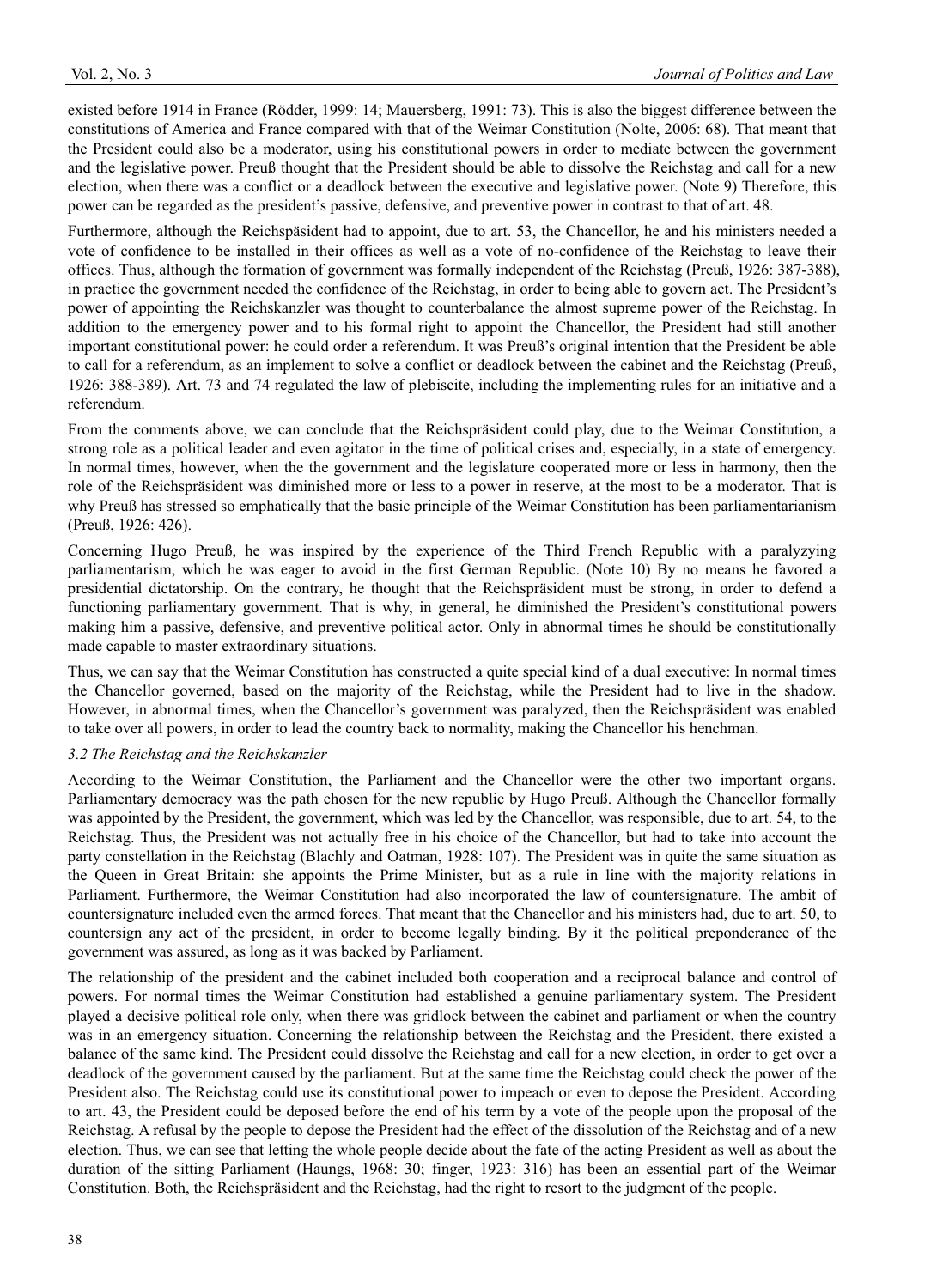Carl Schmitt, one of the most important political philosophers in the time of the Weimar Republic, had claimed, that the Reichspräsident in a constitutional crisis should act as the defender of its constitution (Schmitt, 1931: 137). Although that would have been well in line with the idea of Hugo Preuß, the father of the Weimar Constitution, the then acting President, Paul von Hindenburg, did not make use of his powers in a state of emergency, but accepted, in line with Preuß's constitution, the vote of the Reichstag to declare the state of emergency permanent for four years and to give the acting Reichskanzler free hand to use extraordinary powers without the consent of the Reichstag. (Note 11) Thereby, the Reichspräsident Hindenburg gave up his responsibility for protecting the republic to the constitutional majority of the Reichstag. (Huber, 1984: 1279). Hitler's political rise began, in line with the Weimar Constitution, with the elimination of the Reichstag as well as of the Reichspräsident, making use of the extraordinary rights of the Reichspräsident, reserved for him exclusively in a state of emergency. Then Hitler succeeded in being authorized to use the President's extraordinary powers permanently for at least four years. That he succeed to make permanent. (Note 12)

Next, we will compare similarities and dissimilarities between the Weimar Constitution and other semi-presidential systems, especially with regard to the role of the president.

#### **4. The Special Case of the Weimar Constitution**

If a horizontal dual executive is considered to be a subtype of semi-presidentialism, then a vertical dual executive is another one. The comments above give rise to assume that the structure of the Weimar Constitution has been in favor of a vertical dual executive. Although the President and the Chancellor both owned important constitutional powers, they were designed not to be used at the same time. What we have in mind, distinguishing between a vertical and an horizontal dual executive is exactly, that the executive power is exercised in both cases by the President and the Chancellor, but that in a horizontal dual executive both actors can make use of their powers at the same time, while in a vertical dual executive both actors can make use of their powers only alternatively, at different times. In short, according to the Weimar Constitution, in normal times governs the Reichskanzler, in abnormal times governs, for a limited time only, the Reichspräsident. Let us try now to find out, to which of both these different types of dual executive other semi-presidentail regimes do belong to.

When we are going to analyze a constitution in respect to its concept of semi-presidentialism, then we have to look, first of all, to the paradigm of this constitutional regime, the French Fifth Republic. On paper as well as in practice, the president and the prime minister of the nowaday's French Republic are both powerful political actors, in normal times as well as in times of crises. In so far the drafters of its constituion did not follow, as it is sometimes told, the model of the Weimar Republic. This difference was facilitated, as it seems, by two factors. First, the crisis in Algeria provided Charles de Gaulle with the opportunity to wield himself extraordinary presidential powers. Second, many of de Gaulle's institutional maneuvers were possible only because of his unique charismatic authority (Keeler and Schain, 1997: 90). Thus, the substance of the French Fifth Republic is characterized by a twin-headed executive, straight from the start. The essence of the new constitution is twofold. First, it establishes the conditions for a strong executive. Secondly, within the executive it provides both the president and the prime minister with a set of constitutionally defined powers. We can say that the 1958 constitution establishes a framework for executive dominance parliament (Elgie, 1997: 75). Hence, the president of the French Fifth Republic, unlike the President of the Weimar Republic, is modelled to be a political leader all the time, not for a definite time only.

Most post-communist countries in Eastern and Central Europe have followed, in designing their new constitutions, the example of France. (Note 13) In all of them, it was held necessary to adopt a semi-presidential regime with a strong president, in order to successfully master the transition period from a communist to a democratic regime and to ensure political stability. Only a powerful president, so it was assumed, would be able to unite the nation on divisive issues (Bunce, 1997: 169). In some countries, charismatic political leaders, like de Gaulle in France, came to power. These included e.g. Lech Wałęsa in Poland and Vytautas Landsbergis in Lithuania. Therefore, in most post-communist countries Presidents nowaday's play a decisive role as political leaders, just as the French presidents following de Gaulle. Moreover, in some countries the character of the relationship between the president and parliament is in so far strained as they compete about the control of the government, like, for instance, in the Ukraine and in Poland (Papadoulis, 2004: 547). In all of these countries, the president is not only the head of state, but all the time also a powerful and influential actor in the political arena. This is the biggest difference between the substance of Weimar Republic's constitution and that of the French Fifth Republic's one as well as that of the constitutions of most post-communist countries.

In addition, let us check the experience of Finland, in order to observe quite another historical case of semi-presidentialism. Like the Weimar Republic, Finland adopted its constitution in 1919, during an existential crisis of the country. Originally the President of Finland was designed as a national leader, especially in international affairs. According to that constitution, the President could appoint governments, present bills to parliament, ratify measures, appoint senior officials, convene extraordinary sessions of parliament, open and close Eduskunta sessions, and headed the armed forces. Art. 33 of the constitution had stated expressly that the relations of Finland with foreign powers shall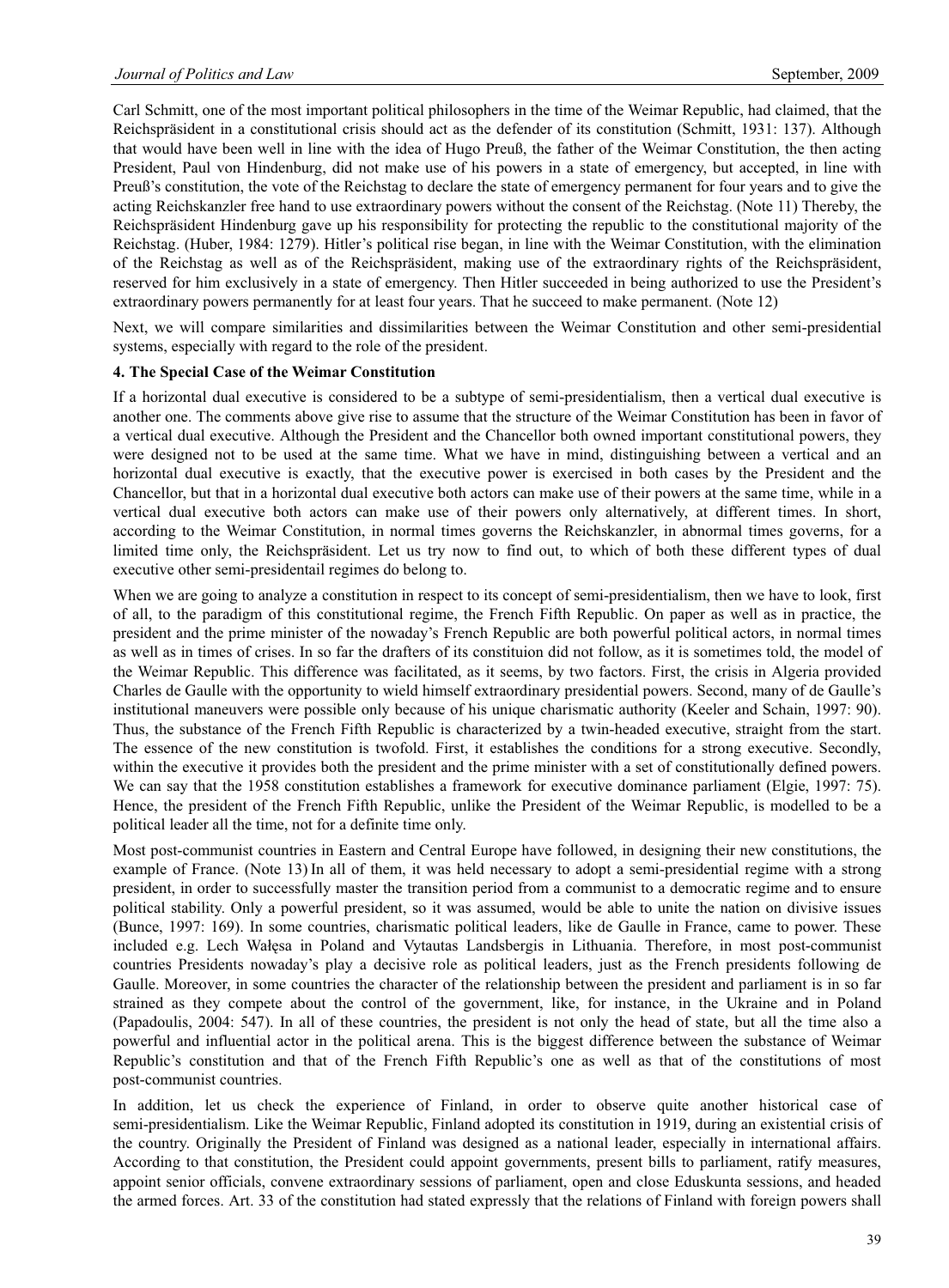be determined by the president (Arter, 1999: 53). But, interesting enough, in the meantime that has changed. By the new constitution, enacted in 2000, the Finish President's powers are dramatically reduced and those of the Prime Minister and government accordingly multiplied. (Note 14) Thus, while the constitutional position of the Finish President up to recently was to compare only with that of the French President nowaday's, namely as a strong political leader; his status now is to compare only with that of the President of the German Federal Republic. He is at best a moderator in a genuine parlamentarian regime. Nevertheless, constitutionally the Finish regime is still treated as a semi-presidential one.

There are also some countries that have adopted a semi-presidential constitution, where the president plays a role as a political judge or moderator, like in the Weimar Republic in normal times. In Austria, the constitution was adopted in 1919 also. The president was not empowered with so many powers as in the Weimar Republic in times of emergency. There the mothers and fathers of the constitution, different from those in neigbouring Germany, were afraid that the president would get the status of the former monarch. Nevertheless, distrust of democratic procedure and extra-parliamentary pressure left their mark on the constitutional reform of 1919 in Austia, also. It introduced the direct election of the president and gave him the power to appoint and dismiss the government and to dissolve parliament (Müller, 1999: 25). (Note 15) Like in the Weimar Republic, he was looked upon as the defender of the constitution and, therefore, accordingly equipped with power. However, after World War II, when Austrian politics entered calmer sea, the president plays, although still elected by a universal election, more and more in the political shadow, has become a political actor in reserve (Welan, 1992: 47). But in substance Austria's constitution is up to now very much like that of the Weimar Republic.

Summing up, it looks as if a semi-presidential constitution is designed especially in order to master crisis situations. Therefore, for the president, beside the prime minister, there are reserved some extraordinary powers to overcome predicaments in a state of emergency. Generally speaking, a semi-presidential constitution is adopted because of three reasons: First, when a new democracy has to define the head of state during the process of democratization, in order to guarantee stability. Second, when a country faces a state of emergency and tries to secure its existence. Third, when constitutional designers favor a parlamentarian regime, but are afraid that it won't work. – If that is true, then the question arises: What to do with a political system like the semi-presidential one, which is constructed for bad wheather conditions, in times of good wheather?

Then, practizing a dual executive becomes a problem. In case, that both the leaders of the twin-headed executive work together harmoniously, one of them is superfluous. In case, that they fight each other, one of them is even more superfluous, because they damage the legal capacity to act. Thus, semi-presidentialism might become detrimental even to the acceptance and realization of democracy. But as we know, once a semi-presidential system is adopted, it is hard to change it again. (Note 16) What supports its survival is the fact that in order to abolish it, it first has to break down. But just in that case, a semi-presidential regime is favored by many. It looks as if it is very difficult to get rid of it, once it has been instiutionalized. The best way to avoid its negative consequences seems to be to go on with it but not to practize it.

# **5. Conclusion: What Weimar's Semi-Presidentialism Has to Teach Us?**

When semi-presidentialism had become a popular topic in constitutional studies, due to the transformation of East and Central European countries, there has been launched more and more research projects that look into the relationship between semi-presidentialism and the democratization process. In this context, the Weimar Republic also has become a subject of interest, once again, not the least because its constitution was considered to be a failed historical experience. However, if we want to take into account also the experience of the Weimar Republic, then we must know, first of all, the special quality of the Weimar Constitution. In this paper we have tried to do just this by defining two different types of the dual executive in semi-presidentialism.

We think that it is very important to become aware of the quite different substance of semi-presidential constitutions, adopted once, on the one hand, by the Weimar Republic and later on, on the other hand, by many other countries. Because of their different substance, as we have demonstrated, quite different consequences in implementing it have been the result. And moreover, we might get a key to find out, which type of semi-presidentialism is better equipped to promote democratic consolidation and stability in normal times.

In our view, the substance of the Weimar Republic's Constitution can be summed up as follows: First, there is a difference between the dual executive of the Weimar Republic and of other countries. Although all of these countries have the same characteristics of semi-presidentialism: Their presidents are elected by a universal vote of their respective people. They are equipped with some extraordinary powers. They cooperate with a prime minister, who leads the government and is responsible to parliament. However, they distinguish themselves by one decisive difference in applying their dual executive: The one is applied horizontally, the other is applied vertically. While in the first, horizontal subtype of dual executive the president cooperates with the prime minister all the time on a higher or lower eye level, in the second, vertical subtype the president comes to the fore as a leader only in times of crisis, in a state of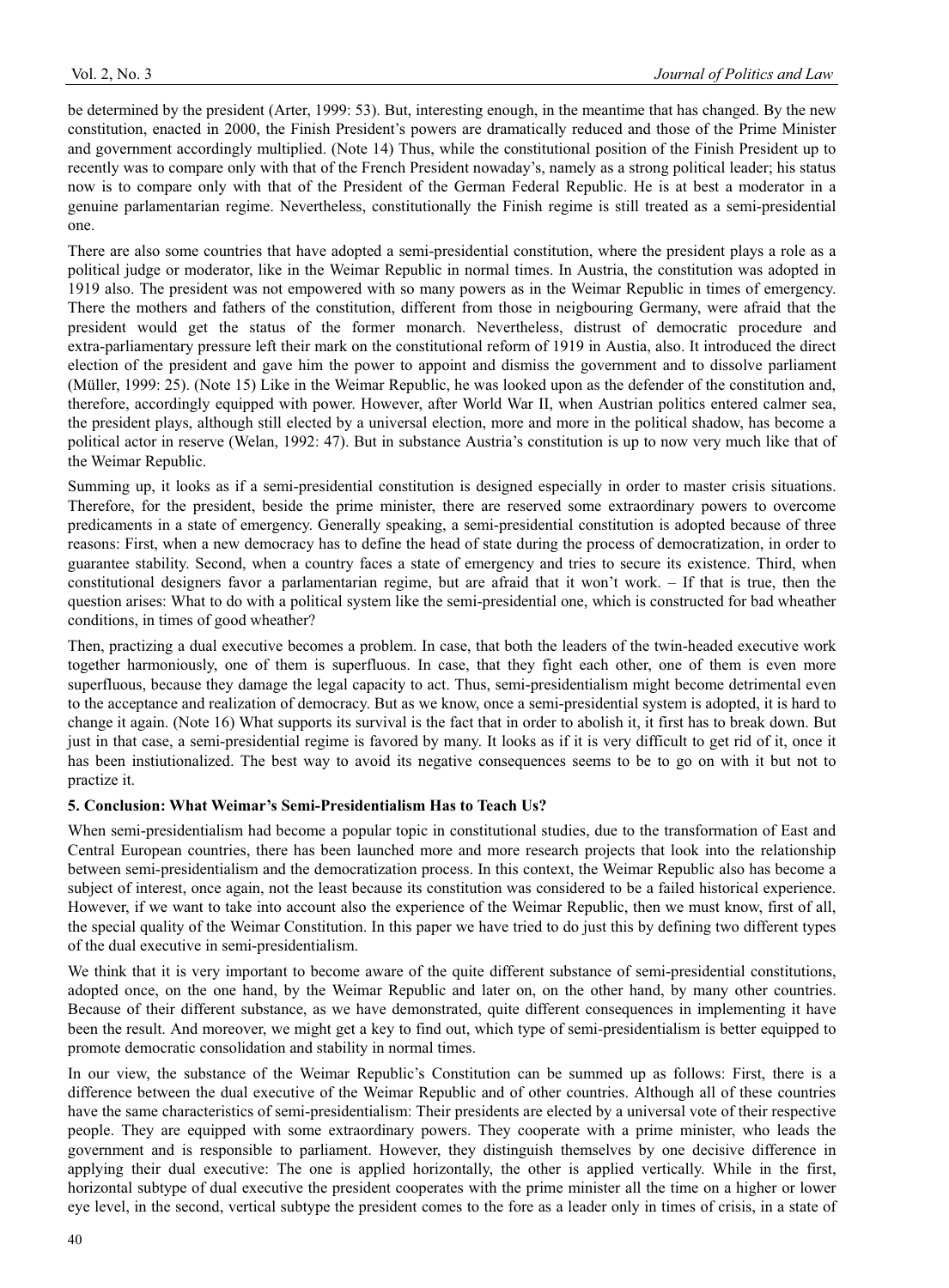emergency, all the other time it is up to the prime minister, and to him alone, to exercise the executive.

Second, the consquence of an horizontal division of the semi-presidential dual exexutive is, that both the owners of the executive power will be in a permanent competition with each other, which, as a rule, is detrimental for the the nation's interest. The consequence of a vertical division of the semi-presidential dual executive is, that in normal times the prime minister alone is the leader of the government, responsible to the parliament, but that in a time of crisis the president can intervene and exercise extraordinay power. In the first case, the powers of both owners of the dual executive are inextricable mixed, in the second case they are clearly seperated.

Third, there is a tendency to observe that in recent time, at least in two countries, belonging to the semi-presidential regime, the presidents have lost their extraordinary powers and have become rather moderators than political actors, while the prime ministers and their cabinets have become the only owners of the executive. That has happened in Finland and Austria. (Note 17) That can be an indicator that the vertical division of the dual executive is advancing, while the horizontal division is retreating, meaning that in two countries, which have a long experience with a dual executive, the vertical division has prevailed. In both of them the still by a general vote elected presidents have become more or less moderators between their respective governments and parliaments, instead of being political leaders by virtue of their general election.

Fourth, the cause of the break down of the Weimar Republic has not been the Weimar Constitution, but its abuse. The in its art. 48 being included authorization to wield extraordinary powers, intended to master a short-lived state of emergency, was used by Hitler and his followers to install a permanent dictatorship, giving his seizure of power the appearance of legality.

The dual executive is the main characteristic, by which a semi-presidential system differs from a presidential as well as from a parliamentary system. The main result of this research work, we consider to be, is the proof that it is meaningful to distinguish between two subtypes of the dual executive, the horizontal and the vertical one. By the application of this new paradigm, we are sure, semi-presidentialism can better be understood and more profoundly be analyzed.

#### **References**

Arter, D. (1999). Finland. In R. Elgie. (ed.), *Semi-Presidentialism in Europe*. New York: Oxford.

Anschütz, G. (1960). *Die Verfassung des deutschen Reichs*. Darmstadt: Wissenschaftliche Buchgesellschaft.

Blachly, F. F. & Miriam E. O. (1928). *The Government and Administration of Germany*. Baltimore: The Johns Hopkins.

Bookbinder, P. (1996). *Weimar Germany*. New York: Manchester University.

Bracher, K. D. (1987). Die Auflösung der Republik. Gründe und Fragen. In G. Schulz (ed.), *Weimarer Republik*. Freiburg: Ploetz.

Bunce, V. (1997). Presidents and the Transition in Eastern Europe. In K. von Mettenheim (ed.), *Presidential Institutions and Democratic Politics*. Baltimore: The Johns Hopkins.

Duverger, M. (1980). A New Political System Model: Semi-Presidentialist Government. *European Journal of Political Research*, 8, 2, 165-187.

Elgie, R. (2007). What is semi-presidentialism and where is it found? In R. Elgie & S. Moestrup (eds.), *Semi-presidentialism Outside Europe*. New York: Routledge.

Finger, A. (1923). *Das Staatsrecht des Deutschen Reichs: Der Verfassung vom 11. August 1919*. Stuttgart: Ferdinand Enke.

Friedrich, C. J. (1933). The Development of Executive Power in Germany. *The American Political Science Review*, 27, 2, 185-203.

Gusy, C. (1991). *Weimar- Die Wehrlose Republik*? Tübingen: Mohr Siebeck.

Gusy, C. (1997). *Die Weimarer Reichsverfassung*. Tübingen: Mohr Siebeck.

Haungs, P. (1968). *Reichspräsident und parlamentarische Kabinettsregierung*. Köln: Westdeutscher.

Heiber, H. (1993). *The Weimar Republic*. Translated by W.E. Yuill, Cambridge: Blackwell.

Holzer, J. (2002). The Heritage of the First World War, In D. Berg-Schlosser & J. Mitchell (eds.), *Authoritarianism and Democracy in Europe, 1919-39*. New York: Palgrave.

Huber, E. R. (1984). *Deutsche Verfassungsgeschichte. Band VII*. Stuttgart: W. Kohlhammer.

Keeler, J. T. S. & M. A. Schain. (1997). Institutions, Political Poker, and Regime Evolution in France. In K. von Mettenheim (ed.), *Presidential Institutions and Democratic Politics*. Baltimore: The Johns Hopkins.

Mauersberg, J. (1991). *Ideen und Konzeption Hugo Preuß' für die Verfassung der deutschen Republik 1919 und ihre*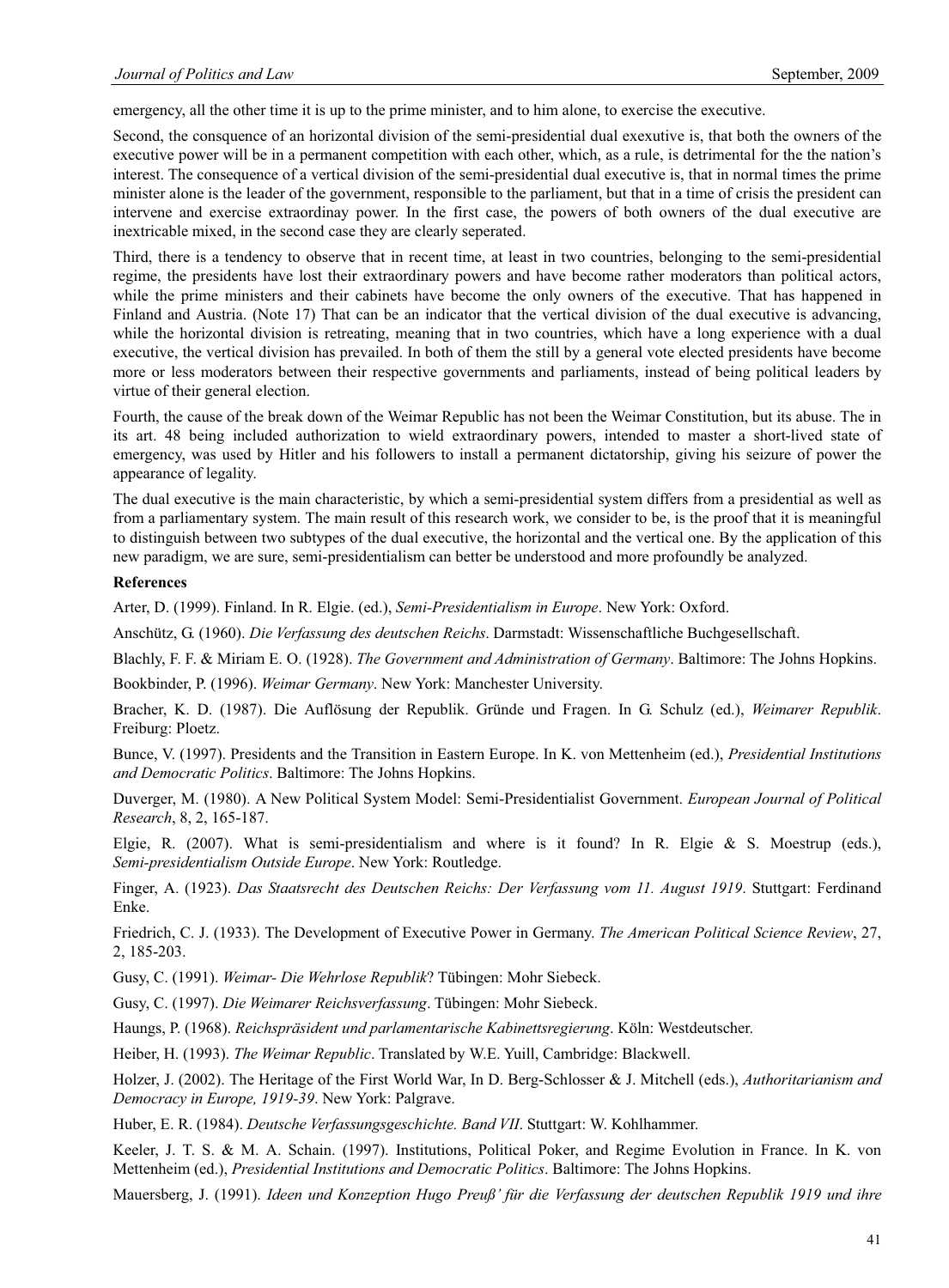*Durchsetzung im Verfassungswerk von Weimar*. Frankfurt am Main: Peter Lang.

Müller, W. C. (1999). Austria. In R. Elgie. (ed.), *Semi-Presidentialism in Europe*. New York: Oxford.

Nolte, E. (2006). *Die Weimarer Republik*. München: Herbig.

Paloheimo, H. (2003). The Rising Power of the Prime Minister in Finland. *Scandinavian Political Studies*, 26, 3, 219-243.

Papadoulis, K. J. (2004). Institutional Relationships in Ukraine: A Stable Polity? *Communist and Post-Communist Studies*, 37, 547-562.

Pasquino, G. (2007). The Advantages and Disadvantages of Semi-presidentialism. In R. Elgie & S. Moestrup (eds.), *Semi-presidentialism Outside Europe*. New York: Routledge.

Preuß, H. (1926). *Staat, Recht und Freiheit: Aus 40 Jahren deutscher Politik und Geschichte*. Tübingen: Mohr.

Raunio, T. (2004). The Changing Finnish Democracy: Stronger Parliamentary Accountability, Coalescing Political Parties and Weaker External Constraints. *Scandinavian Political Studies*, 27, 2, 133-152.

Robinson, F. (1996). *The Cambridge Illustrated History of Germany*, New York: Cambridge University.

Rödder, A. (1999). Weimar und die deutsche Verfassung. In A. Rödder (ed.), *Weimar und die deutsche Verfassung*. Hamburg: Klett-Cotta.

Sartori, G. (1997). *Comparative Constitutional Engineering*. New York: New York University.

Schmitt, C. (1928). *Verfassungslehre*. Berlin: Duncker & Humblot.

Schmitt, C. (1931). *Der Hüter der Verfassung*. Berlin.: Duncker & Humblot.

Sellin, V. (1994). Die Weimarer Reichsverfassung und die Errichtung der Diktatur. In C. Gradmann & O. von Mengersen (eds.), *Das Ende der Weimarer Republik und die Nationalsozialistische Machtergreifung*. Heidelberg: Manutius.

Skach, C. (2005). *Borrowing Constitutional Designs*. Princeton: Princeton University.

Stepan, A. & C. Skach. (1993). Constitutional Frameworks and Democratic Consolidation. *World Politics*, 46, 1, 1-22.

Weber, K. (2001). *Das Büro des Reichspräsidenten 1919-1934*. Frankfurt am Main: Peter Lang.

Welan, M. (1992). *Der Bundespräsident: Kein Kaiser in der Republik*. Wien: Czernin

Winkler, H. A. (2005). *Weimar 1919-1933*. München: C. H. Beck.

## **Notes**

Note 1. Cf. Pasquino, 2007; Skach, 2005.

Note 2. Cindy Skach has used the same definition in her research comparing the Weimar Republic with the French Fifth Republic. See Skach, 2005: 13.

Note 3. World War I dealt a fatal blow to the empire of the German Reich. The following revolutions in autumn 1918 put an end to both the Hohenzollern monarchy in Germany and the Habsburg monarchy in Austria. See Holzer, 2002: 10.

Note 4. On the evening of November 10, 1918, General Groener (then the military leader) telephoned Friedrich Ebert (then the leader of the SPD) and assured him that the army would support him, if he joined the struggle against Bolshevism. The army's intervention is considered to be a key reason for the fact that the new Republic was built as a parliamentary democracy and led by the SPD and not, as a Soviet Republic, led by radical leaders of Spartacus.. For details about the so-called "Ebert-Gröner Pact" see Robinson, 1996: 231.

Note 5. Preuß was appointed as the drafter of the new constitution for two reasons. First, he was at that time the left's most learned scholar of law in Germany, although he was not a member of the SPD. Second, by appointing him, Ebert sought to bridge the divide between his Social Democrats and the middle class. By it he hoped to mollify bourgeois fears of a social revolutionary dictatorship. See Weber, 2001: 35.

Note 6. Please see Winkler, 2005: 105.

Note 7. The law of presidential election regulates that any presidential candidate, who receives more than one-half of the votes, is elected. When no majority appears, a second election is held, during which the candidate receiving the greatest number of votes is elected. For details see Anschütz, 1960: 247-248.

Note 8. It was translated by Paul Bookbinder. Please see Bookbinder, 1996: 243.

Note 9. The President could also call for a referendum to solve the deadlock. These two constitutional powers were treated as the President's implements to solve a conflict or a deadlock between the executive and legislative power. See